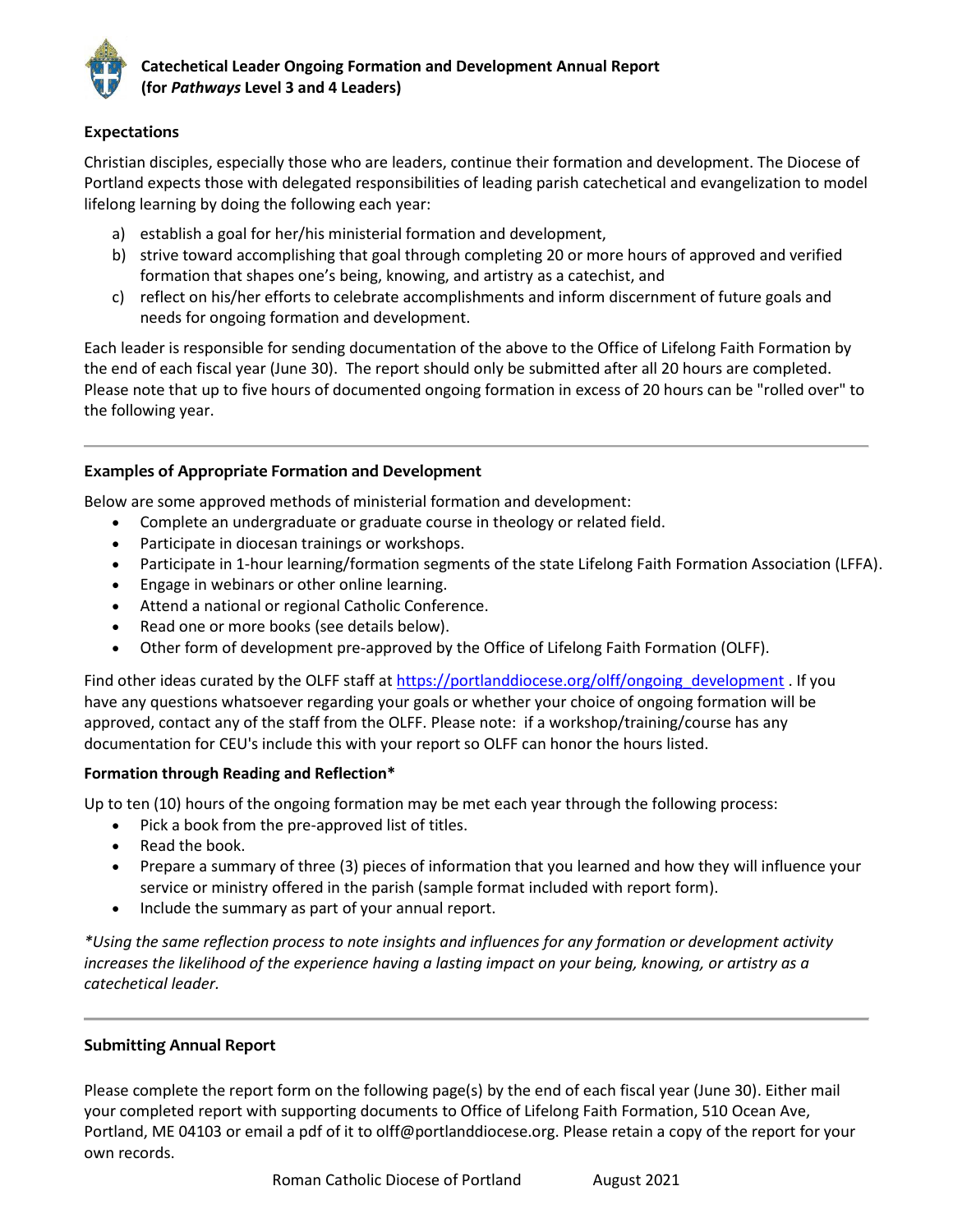

# **Catechetical Leader Ongoing Formation and Development Annual Report (for** *Pathways* **Level 3 and 4 Leaders)**

**Name**  $\frac{1}{2}$ 

*From July\_\_\_\_\_\_ to June\_\_\_\_\_\_ the primary goal(s) for my ministerial formation and development is:*

#### **Record of Activities (minimum of 20 hours)**

| <b>Contact</b><br><b>Hours</b> | <b>Activity</b> | Site/Sponsor | <b>Primary Formation Area</b> |                |                 |
|--------------------------------|-----------------|--------------|-------------------------------|----------------|-----------------|
|                                |                 |              | (check one for each activity) |                |                 |
|                                |                 |              | <b>Being</b>                  | <b>Knowing</b> | <b>Artistry</b> |
|                                |                 |              |                               |                |                 |
|                                |                 |              |                               |                |                 |
|                                |                 |              |                               |                |                 |
|                                |                 |              |                               |                |                 |
|                                |                 |              |                               |                |                 |
|                                |                 |              |                               |                |                 |
|                                |                 |              |                               |                |                 |
|                                |                 |              |                               |                |                 |
|                                |                 |              |                               |                |                 |
|                                |                 |              |                               |                |                 |
|                                |                 |              |                               |                |                 |
|                                |                 |              |                               |                |                 |
|                                |                 |              |                               |                |                 |
|                                |                 |              |                               |                |                 |

**Ministerial Reflection on Past Year** (to be completed before submitting report to OLFF)

*Something I want to celebrate in my service is:* 

*One thing discovered about myself as a person of faith serving in a ministry role is:*

*An activity listed above that significantly impacted my knowledge and understanding Catholic teaching was \_\_\_\_\_\_\_\_\_\_\_\_\_\_\_\_\_\_\_\_\_\_\_\_\_\_\_\_\_\_\_\_\_\_\_\_\_\_ because:*

*One skill in the art of handing on the Catholic faith that I added or sharpened through my ongoing development over this last year was \_\_\_\_\_\_\_\_\_\_\_\_\_\_\_\_\_\_\_\_\_\_\_\_\_\_\_\_\_\_\_\_\_\_\_\_\_\_ by:*

*A weakness or area of growth that I want to focus on in the coming year is:* 

*Signature \_\_\_\_\_\_\_\_\_\_\_\_\_\_\_\_\_\_\_\_\_\_\_\_\_\_\_\_\_\_\_\_\_\_\_\_\_\_\_\_\_\_\_\_\_\_\_\_\_\_\_\_\_\_\_\_\_Date\_\_\_\_\_\_\_\_\_\_\_\_\_\_\_\_\_\_\_\_*